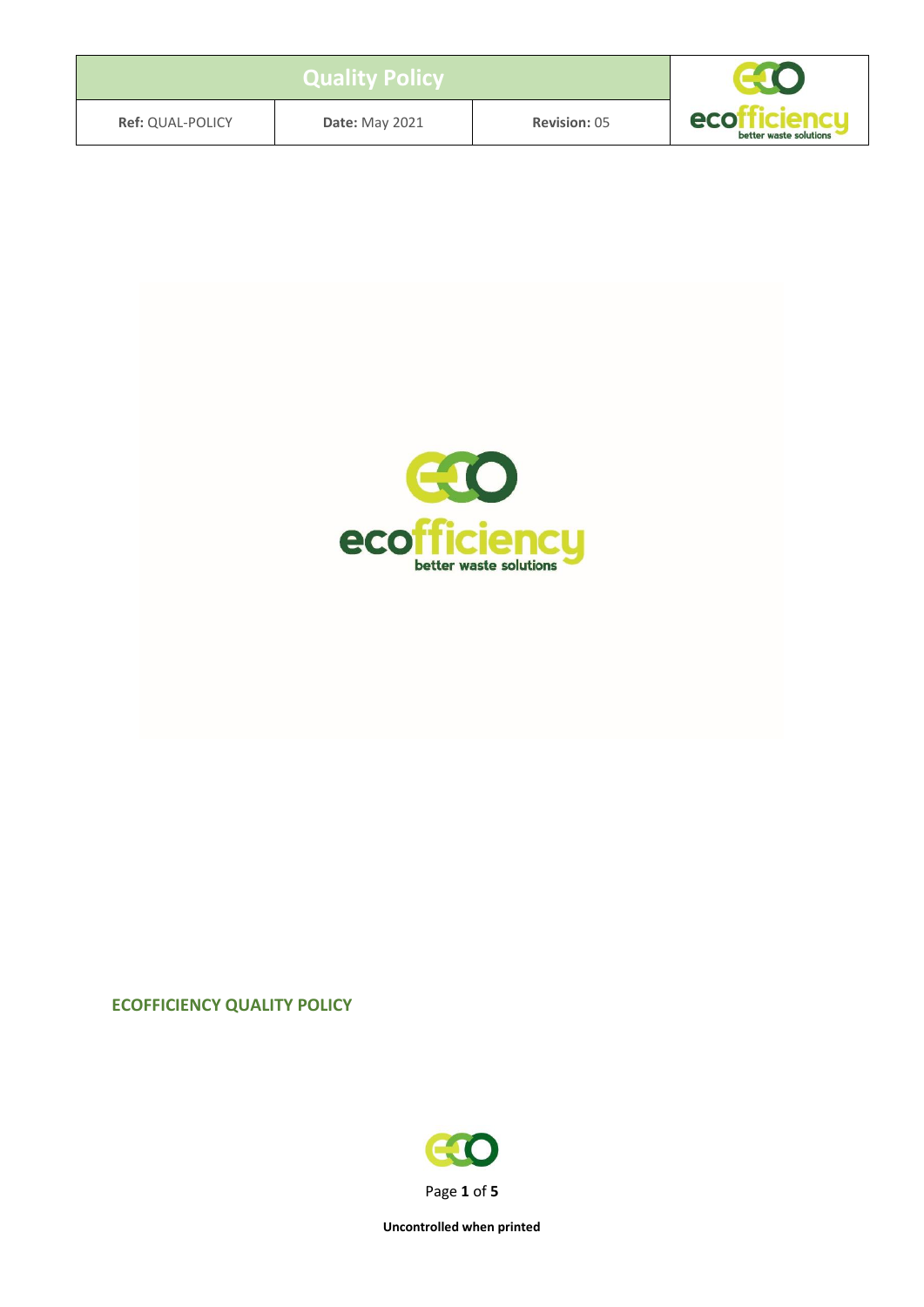| <b>Ref: QUAL-POLICY</b> | <b>Date: May 2021</b> | <b>Revision: 05</b> | eco <sup>r</sup><br>ruenci.<br>better waste solutions |
|-------------------------|-----------------------|---------------------|-------------------------------------------------------|

### Contents

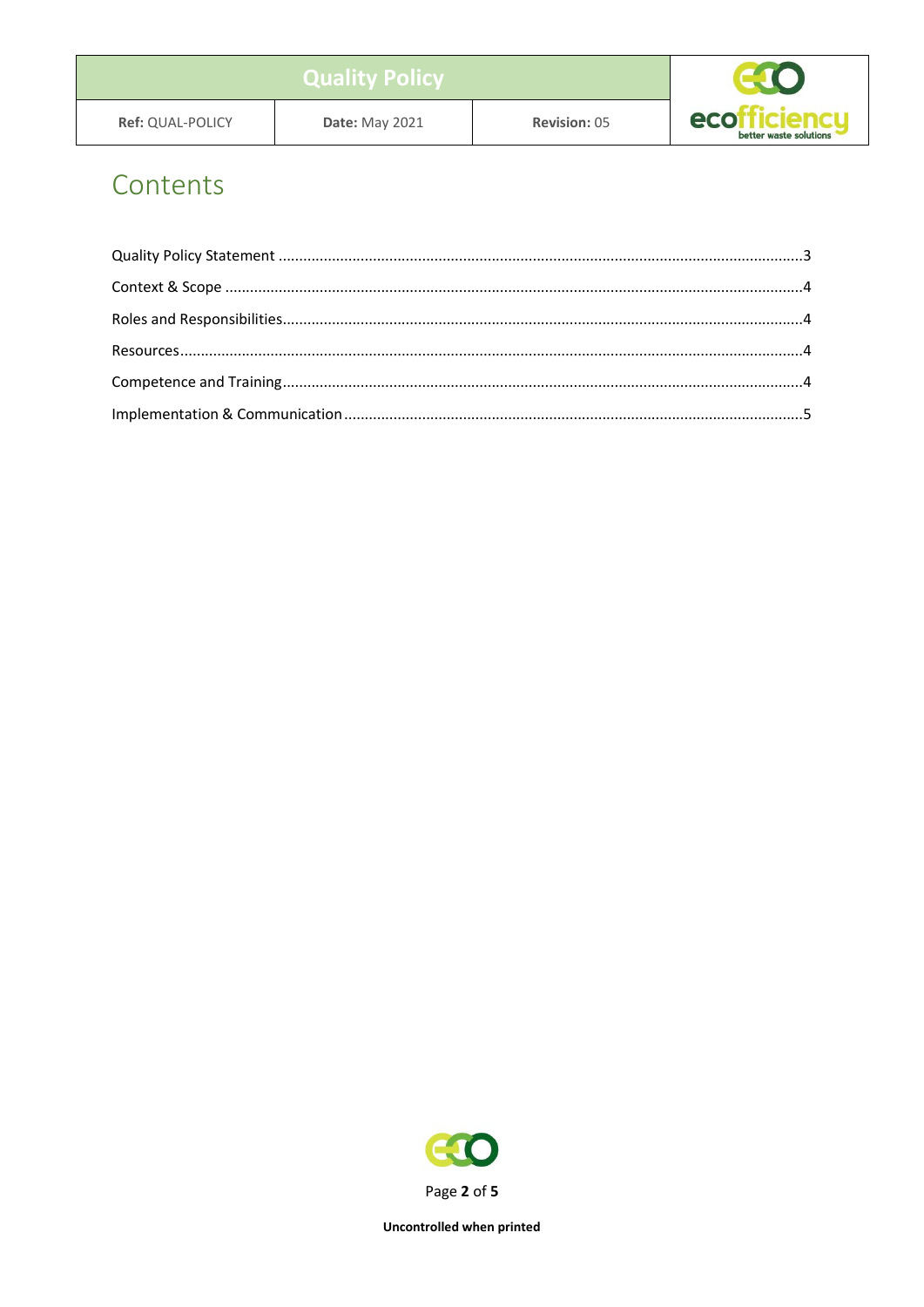

### <span id="page-2-0"></span>Quality Policy Statement

Ecofficiency Ltd is a leading nationwide provider of outsourced waste management and recycling services, operating from premises in Doncaster.

The Company's aim is to achieve a high standard of service to its customers by operating a Quality Management System that meets the requirements of BS EN ISO 9001:2015, including aspects specific to the provision of waste management services and solutions.

The management is committed to:

- Continually developing and improving the effectiveness of the Quality Management System
- Satisfying applicable legislative and other requirements
- Auditing and engaging with our suppliers to ensure they act in accordance with our quality standards and applicable legislative and other requirements
- Ensuring that customer needs and expectations are determined and fulfilled
- Communicating to all employees the importance of meeting customer needs and expectations

To achieve this, Ecofficiency will:

- Develop objectives and targets on an annual basis
- Introduce initiatives and, where necessary, training for staff in order to achieve targets set
- Regularly review the Quality Management System, objectives & targets and the performance of the company
- Ensure the availability of resources to meet customer expectations, legal and other requirements

This policy will be reviewed at least annually by the Company Directors to ensure its continued suitability.

Copies of this policy will be displayed at the company premises and made publicly available on the company website and on request.

Signed: Simon Raven

**Managing Director** May 2021

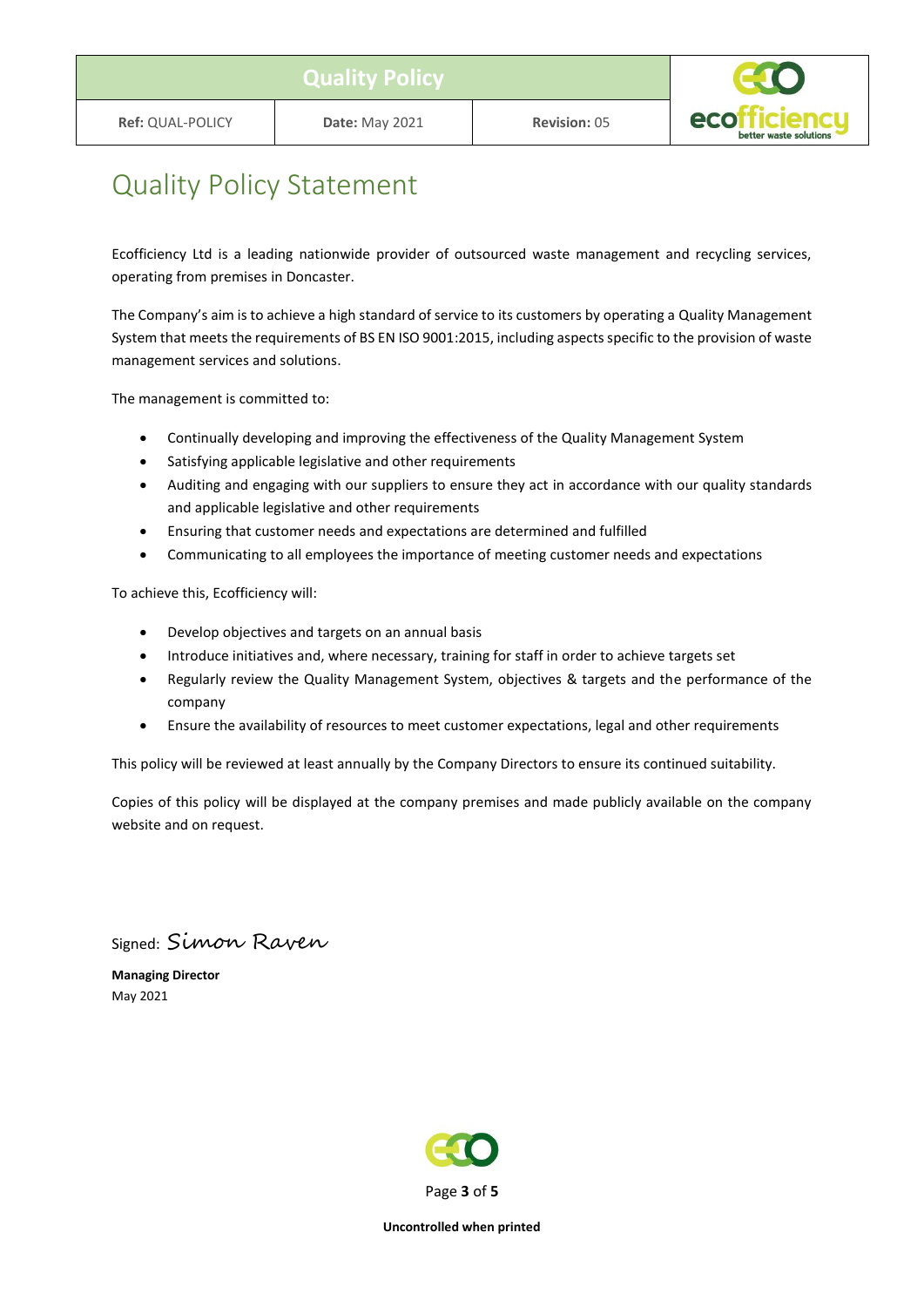# <span id="page-3-0"></span>Context & Scope

The quality management system (QMS) operated by Ecofficiency Ltd is based on the requirements of ISO 9001 and applies to all activities undertaken by the business in our offices and on sites where we operate.

The scope of the quality management system is the provision of consultancy and project management of waste removal and treatment.

The following requirements of ISO 9001 are not deemed to be applicable to the company's activities:

- *7.1.5 'Monitoring and measuring resources'* the only monitoring or measurement is soil testing, which is carried out by an external supplier
- *8.3 'Design and development of products and services'* the company does not carry out design or development
- *8.5.3 'Property belonging to customers or external providers'* the company does not control or use any property of its customers or external providers

## <span id="page-3-1"></span>Roles and Responsibilities

The **Board of Directors** is ultimately responsible for the implementation of this policy throughout the company and for ensuring that legal and other obligations are met. The Board shall ensure that the company QMS conforms to the requirements of ISO 9001 and that company performance is monitored and reported.

The **Operations Manager(s)** are responsible for ensuring compliance with the policy on the various sites on which the company works.

**All staff** are responsible for complying with relevant company procedures and for attending any training provided. Employees will be encouraged to suggest ideas for improvement for consideration.

#### <span id="page-3-2"></span>Resources

The company will ensure that sufficient resources are made available to establish, implement, maintain and continuously improve the QMS, including the employment of a Health, Safety, Quality and Environmental (HSQE) Manager to provide guidance, training and other support as needed.

# <span id="page-3-3"></span>Competence and Training

A training and competence matrix will be established to determine the necessary competencies of employees and training provided where necessary for the job role.